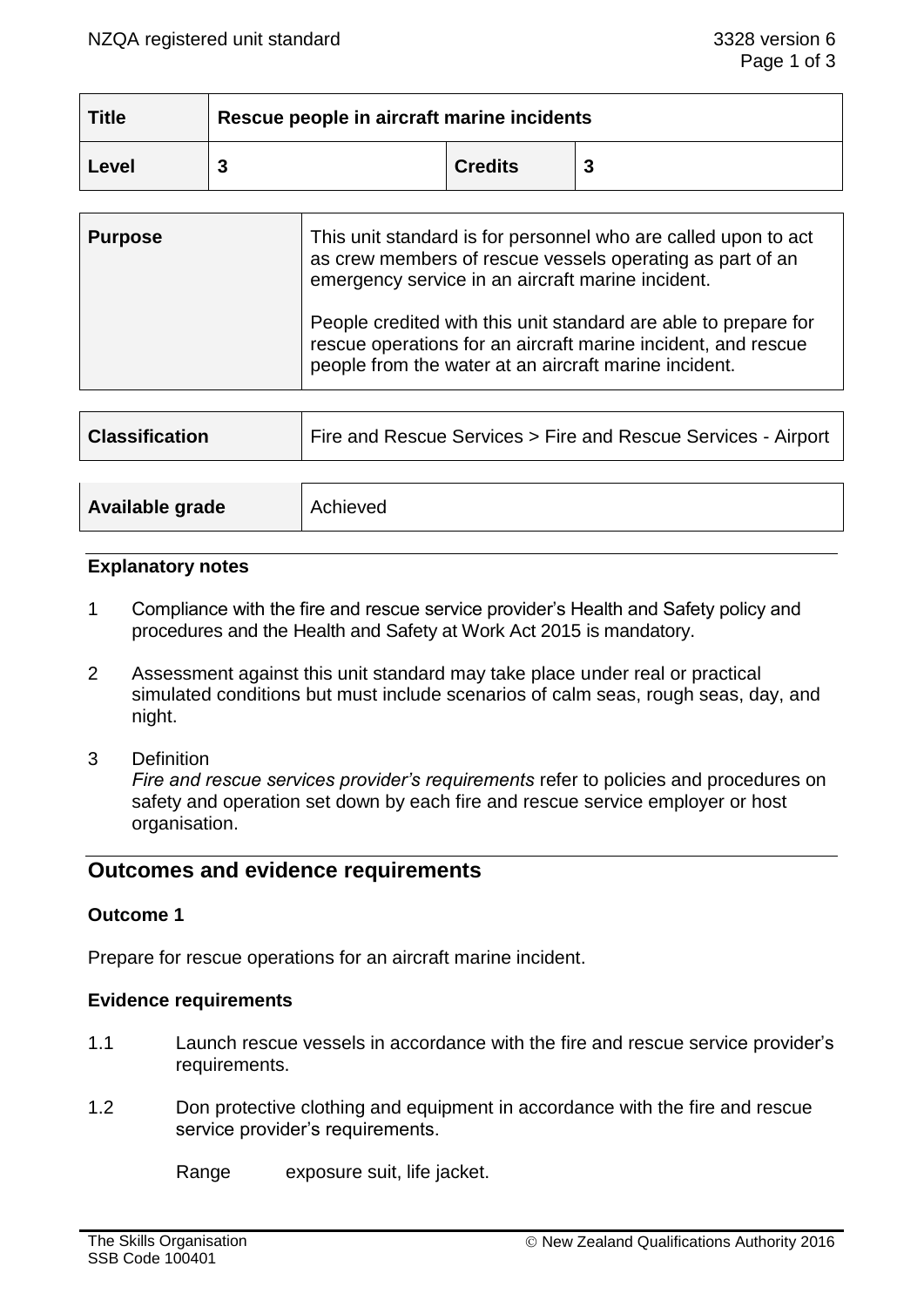## **Outcome 2**

Rescue people from the water at an aircraft marine incident.

#### **Evidence requirements**

- 2.1 Taking into account wind, tide, fuel, and debris conditions, inflate and deploy life rafts to provide floatation assistance to people in the water in accordance with the fire and rescue service provider's requirements.
- 2.2 Assist people into rescue vessels and life rafts in accordance with the fire and rescue service provider's requirements.
- 2.3 Handle casualties into rescue vessels and life rafts in accordance with the fire and rescue service provider's requirements.

**Planned review date** 31 December 2021

#### **Status information and last date for assessment for superseded versions**

| <b>Process</b>           | <b>Version</b> | <b>Date</b>      | <b>Last Date for Assessment</b> |
|--------------------------|----------------|------------------|---------------------------------|
| Registration             |                | 16 March 1995    | 31 December 2013                |
| Revision                 | $\overline{2}$ | 21 May 1998      | 31 December 2013                |
| <b>Review</b>            | 3              | 25 March 2004    | 31 December 2013                |
| Rollover and<br>Revision | 4              | 20 March 2008    | 31 December 2013                |
| <b>Review</b>            | 5              | 17 November 2011 | 31 December 2019                |
| <b>Review</b>            | 6              | 16 June 2016     | N/A                             |

## **Consent and Moderation Requirements (CMR) reference** | 0039

This CMR can be accessed at [http://www.nzqa.govt.nz/framework/search/index.do.](http://www.nzqa.govt.nz/framework/search/index.do)

#### **Please note**

Providers must be granted consent to assess against standards (accredited) by NZQA, before they can report credits from assessment against unit standards or deliver courses of study leading to that assessment.

Industry Training Organisations must be granted consent to assess against standards by NZQA before they can register credits from assessment against unit standards.

Providers and Industry Training Organisations, which have been granted consent and which are assessing against unit standards must engage with the moderation system that applies to those standards.

Requirements for consent to assess and an outline of the moderation system that applies to this standard are outlined in the Consent and Moderation Requirements (CMRs). The